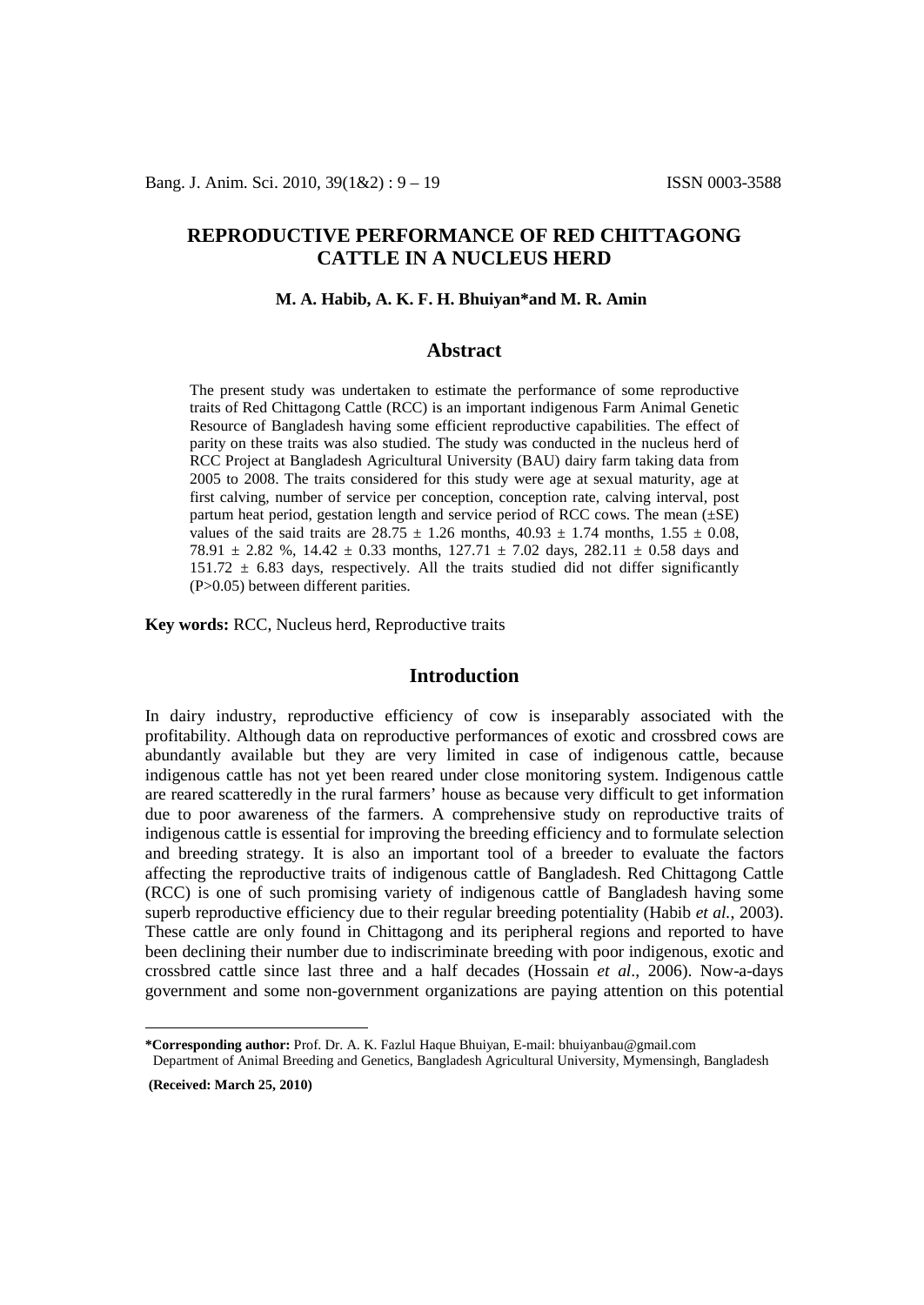type of indigenous cattle. Considering the above facts and circumstances the present study was conducted with a view to know the reproductive potential of RCC maintained under farm condition of Bangladesh.

## **Materials and Methods**

### **Source of data**

The data used in this study were collected from the nucleus herd of the USDA funded RCC project at Bangladesh Agricultural University, Mymensingh during the period from 2005-2008.

### **Feeding and management**

The animals of RCC nucleus herd were provided with three different kinds of feeds such as concentrate, green grass and straw where straw was the basal diet added with urea and molasses. Animals were stall fed throughout the year. They were grazed at seldom due to lack of facility. Urea-molasses-straw or some times only molasses-straw were provided *ad libitum* throughout the year. Green forages like german, sorghum, maize and roadside grasses were provided with limited amount due to scarcity. Concentrate mixture (wheat bran, rice polish, corn powder, oil cake, soybean meal, di-calcium phosphate, salt and vitamin-mineral premix) was supplied once a day in the morning at the rate of 600 g/lactating cow, 500 g/pregnant cow and 400 g/dry cow and heifers. Regular vaccination (against FMD and Anthrax disease), deworming (according to incidence on faecal sample examination) and medicare were also performed whenever needed.

#### **Traits considered for the study**

Traits included for this study were age at sexual maturity, age at first calving, number of services per conception, conception rate, calving interval, post partum heat period, gestation length and service period.

**Age at puberty (AP):** The length of time between the date of birth and the date of showing first heat in life of an individual is termed as AP. This trait is positively correlated with the generation interval and has an economic value to the breeders because farmers always expect calf earlier from a heifer that is related to the age at sexual maturity of an individual.

**Age at first calving (AFC):** The AFC is the age of an individual when first give birth newborn in life.

**Number of services per conception (NSPC):** It refers to how many services are required for a successful conception of an individual and is calculated by dividing the number of conceptions with the number of inseminations. The lower the number of services for each conception, the higher the reproductive efficiency of the cow or breeding programme.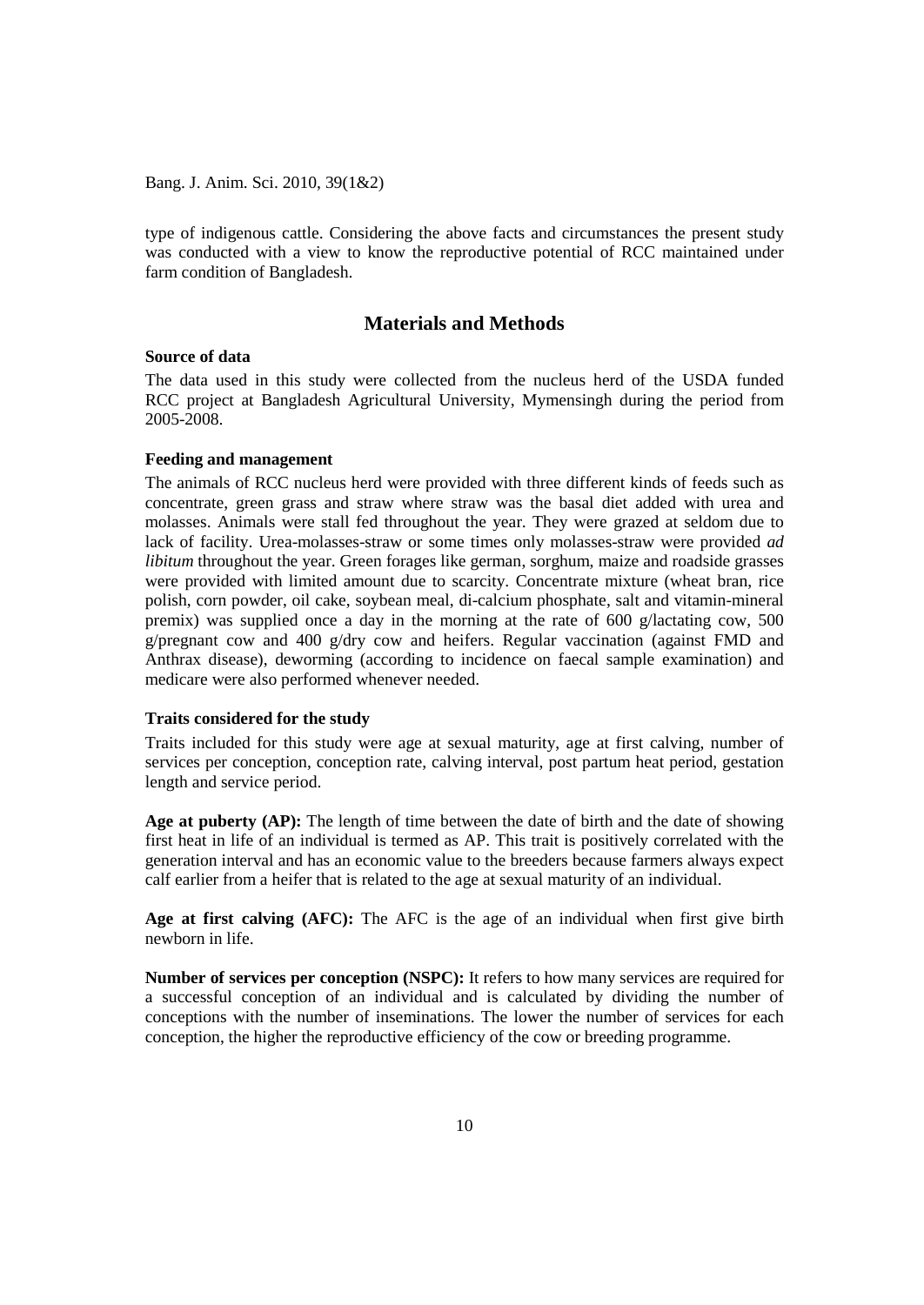**Conception rate (CR):** It represents the ratio of number of conceptions to number of services and is expressed as percentage.

**Calving interval (CI):** The CI refers to the time elapses between two successive calving. This trait is very much important to the breeders because the lowest the calving interval the highest the lifetime calf production.

**Post partum heat period (PPHP):** It is the time between the date of calving to the date of first subsequent estrous. This period is required for resumption of ovarian activity and uterine involution. This trait to refers the reproductive efficiency of an individual because the shortest the post-partum heat period the highest the calf production in their lifespan.

**Gestation length (GL):** The GL is the period between the date of fertile service and the date of calving. This period is almost invariable within individual in a breed or type.

**Service period (SP):** The SP is the interval from calving to the subsequent conception. It has obvious economic importance to a dairyman because a longer service period increases the calving interval, hence positively correlated resulting in a reduced life time production. Therefore, service period = calving interval – gestation length, however service period  $\geq$  post partum heat period.

### **Data analysis and statistical model**

Simple means and standard errors for the traits studied were estimated using SPSS-11.5 (statistical packages for social science) computer package program. To find out the level of significance for the effect of calving parity, least significant difference (LSD) procedure using SPSS was performed.

The mathematical model used was as follows:

 $Y_{ij} = \mu + P_i + e_{ij}$ 

Where,  $Y_{ij}$  = Dependent variables (AP, AFC, NSPC, CR, CI, PPHP, GL and SP);

 $\mu$  = Population mean;

 $P_i$  = Effect of i<sup>th</sup> lactation number (where i = 1, 2, 3………); and

 $e_{ii}$  = Random error associated with Y<sub>ij</sub> observation.

## **Results and Discussion**

## **Age at puberty (AP)**

The AP of RCC heifers in the nucleus herd is presented in Table 1. In the present study the AP was much lesser than the published findings by Hasnath (1974) who reported AP to be 39.5 months for RCC. Other authors also reported higher values ranging from 32.5 to 42.45 months for non-descript Deshi/Indigenous cows (Majid *et al*., 1995 and Ali *et al*., 2006),  $39.23 \pm 4.31$  and  $35.1 \pm 9.24$  months for Pabna and Sahiwal  $\times$  Pabna crosses cows (Hoque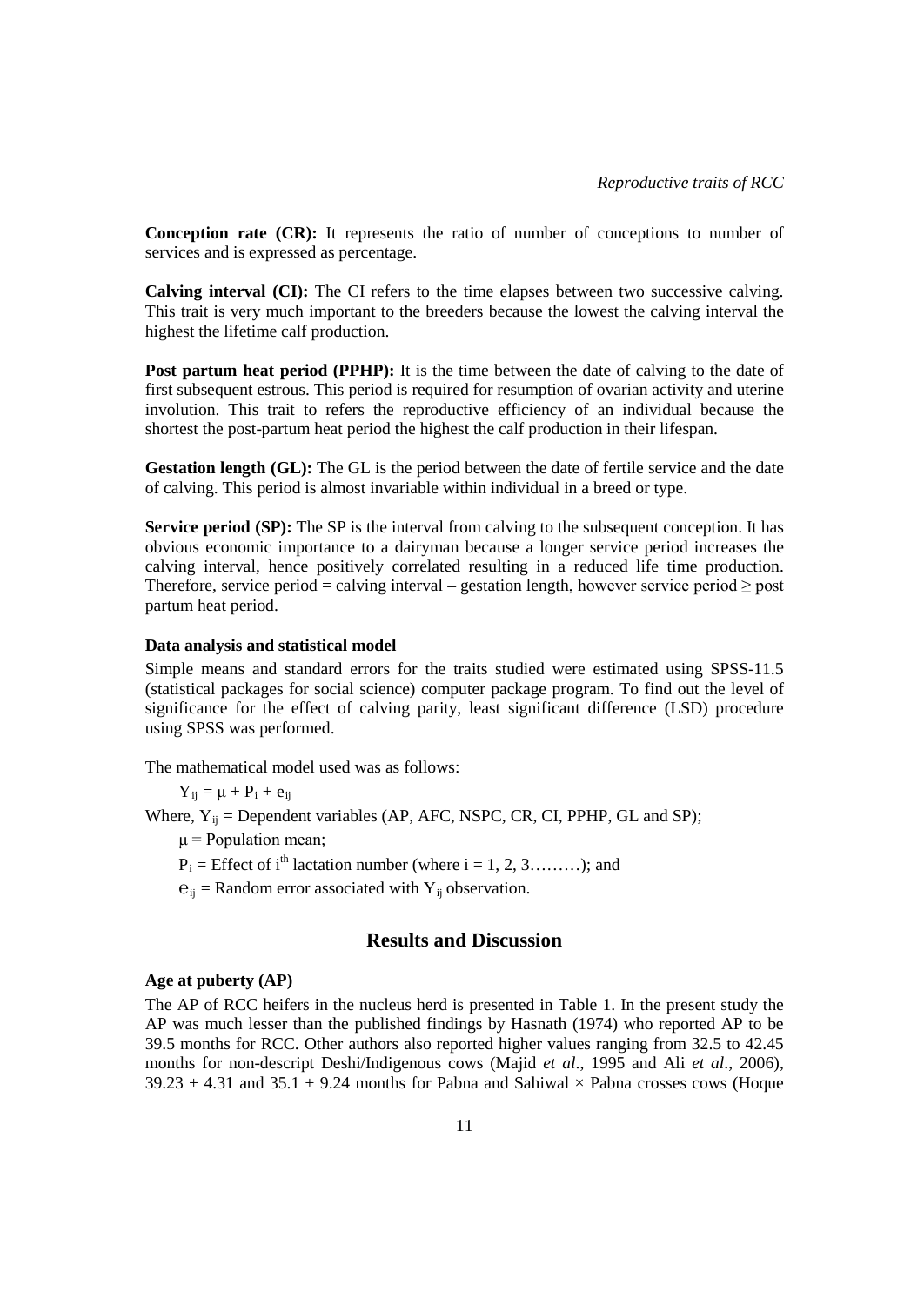*et al.*, 1999). But in case of Friesian  $\times$  Pabna crosses the value was  $25.53 \pm 5.59$  months reported by Hoque *et al*. (1999) which is shorter than the present study. Singh *et al*. (2002) reported  $35.6 \pm 0.53$  months for Deoni cattle in India which is also higher than RCC. The variation between RCC and other breeds might obviously be due to differences nutrition, body condition score (BSC), management, environment and different genotypes. It was also evident that temperate breeds come into maturity at an earlier age than the breeds of tropical environment.

#### **Age at first calving (AFC)**

Table 1 also shows that the AFC of RCC in the nucleus herd was found to be  $40.93 \pm 1.74$ months. Relatively longer AFC (45.7  $\pm$  0.52 to 54.0 months) was found by the studies of Singh *et al*. (2002) for Deoni cattle by Gaur *et al*. (2002) for Ongole also known as "*Nellore*" and by Mwacharo *et al*. (2002) for Kenyan small native indigenous cattle named East African Shorthorn Zebu cattle. A number of previous works indicated that management factors especially nutrition determines pre-pubertal growth rates and reproductive development (Negussie *et al.,* 1998; Masama *et al.,* 2003). The better-managed and well-fed heifers grew faster, received service earlier and resulted in more economic benefit in terms of more milk and calves produced during the lifetime of the animal.

| <b>Trait</b>                     | <b>Number of observations</b> | $Mean \pm SE$      |
|----------------------------------|-------------------------------|--------------------|
| Age at puberty (month)           | 32                            | $28.75 \pm 1.261$  |
| Age at first calving (month)     | 26                            | $40.93 \pm 1.735$  |
| Number of service per conception | 100                           | $1.54 \pm 0.090$   |
| Conception rate $(\%)$           | 100                           | $79.12 \pm 2.822$  |
| Calving interval (month)         | 62                            | $14.36 \pm 0.290$  |
| Post partum heat period (day)    | 70                            | $126.23 \pm 6.610$ |
| Gestation length (day)           | 88                            | $282.14 \pm 0.560$ |
| Service period (day)             | 64                            | $151.72 \pm 6.826$ |

**Table 1. Reproductive traits of RCC in the nucleus herd at BAU**

### **Number of services per conception (NSPC)**

The mean NSPC observed in this study (Table 1) is closely in agreement with the findings of Ahmed and Islam (1987) for RCC (1.57  $\pm$  0.53) and Khan *et al.* (1999) for Pabna deshi cows  $(1.57 \pm 0.07)$ . Comparatively lower NSPC  $(1.2 \text{ to } 1.36 \pm 0.067)$  was found by Habib *et al.* (2003), Alam *et al*. (1994) and Das (2008) for RCC and 1.16± 0.37 for indigenous cow (Ali *et al.*, 2006). Jabber and Ali (1988); Majid *et al*. (1995); Sultana and Bhuiyan (1997); Ahmed and Islam (1987) and Alam *et al*. (1994) reported higher values of NSPC ranged between 1.6±0.86 to 1.78 ± 0.22 for non descript indigenous cows in their studies. Gaur *et al*. (2002) found 1.9 inseminations per conception for Ongole cattle which is also higher than that in RCC. Table 2 shows that NSPC was not significantly (P>0.05) affected by different parities. Non-significant effect of parity on NSPC was reported by Mekonnen and Goshu (1987),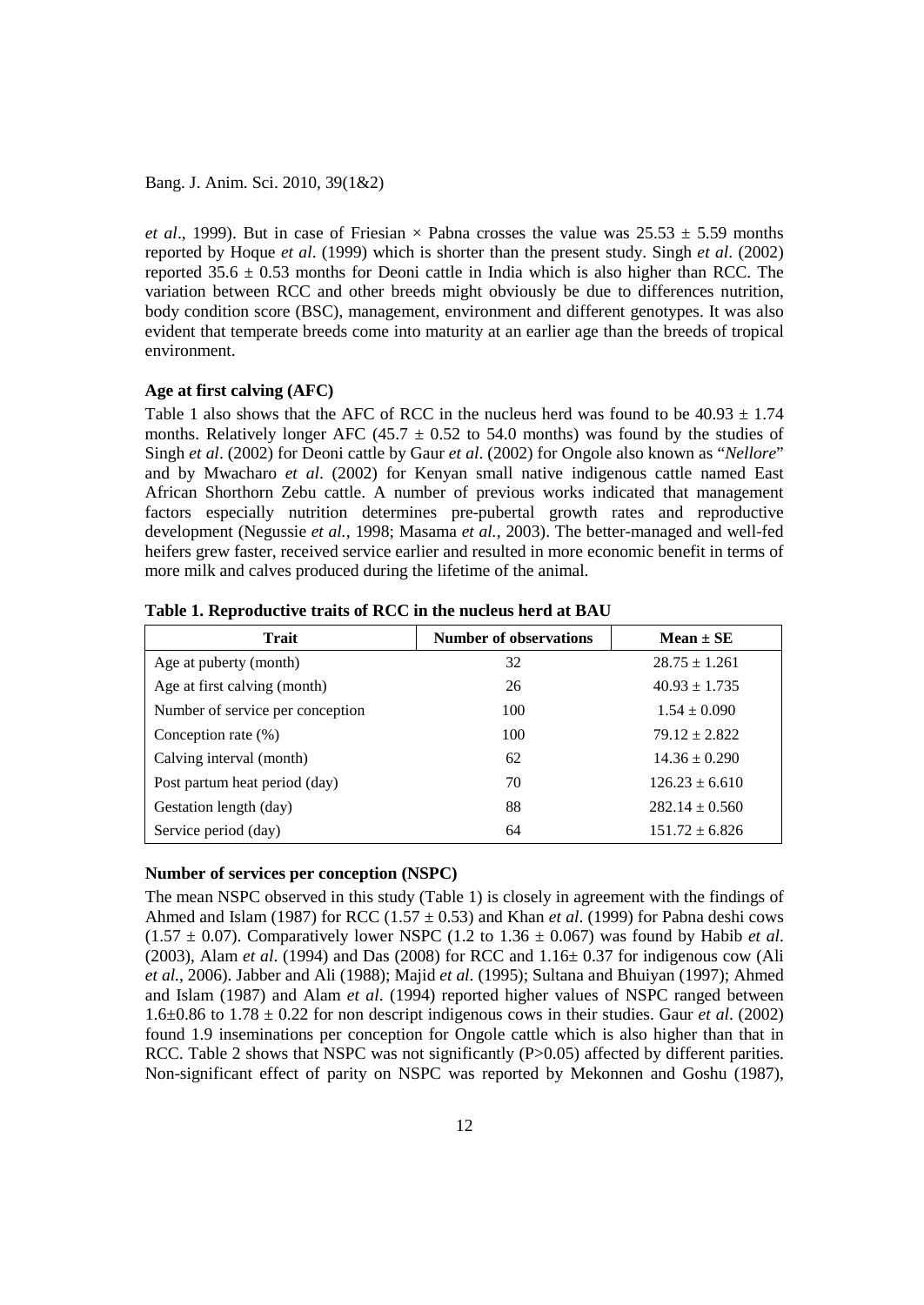Asseged and Birhanu (2004) and Habib *et al*. (2003) which agreed well with this study. But the result is in contrast with the result of Yifat *et al.* (2009) and Goshu *et al.* (2007) who found significant effect (P<0.05) of parity on NSPC for Friesian cows in Ethiopia. NSPC depends on cow itself and other factors related to management and nutrition of cow. Likewise, Shiferaw *et al.* (2003) found that cows with reproductive disorders required more services per conception and had longer intervals from calving to first service and also to conception. Proper and accurate heat detection is a key to efficient reproduction and four to five checks each day to determine the onset of true standing heat gives a better idea on when to inseminate. Although not significant, Tadesse and Zelalem (2003) also noted a decrease in the NSPC required for cows supplemented high level of protein.

| Trait       | <b>Parity / Lactation order</b> |                          |                           |                            |                           |                          |                        | Sig.      |
|-------------|---------------------------------|--------------------------|---------------------------|----------------------------|---------------------------|--------------------------|------------------------|-----------|
|             | $\mathbf{0}$                    | 1 <sup>st</sup>          | 2 <sup>nd</sup>           | 3 <sup>rd</sup>            | 4 <sup>th</sup>           | 5 <sup>th</sup>          | 6 <sup>th</sup>        |           |
| <b>NSPC</b> | $1.71 \pm 0.23$                 | $1.28 \pm 0.14$          | $1.58 \pm 0.19$           | $1.59 \pm 0.21$            | $1.59 \pm 0.21$           | $1.38 \pm 0.26$          |                        | <b>NS</b> |
|             | (21)                            | (18)                     | (19)                      | (17)                       | (17)                      | (8)                      |                        |           |
| CR(%)       | $74.76 \pm 6.7$<br>(21)         | $87.96 \pm 5.52$<br>(18) | $76.75 \pm 6.58$<br>(19)  | $76.96 \pm 7.06$<br>(17)   | $76.96 \pm 7.06$<br>(17)  | $85.42 \pm 9.68$<br>(8)  |                        | <b>NS</b> |
| CI(m)       |                                 | $14.62 \pm 0.34$<br>(16) | $13.62 \pm 0.57$<br>(13)  | $13.9 \pm 0.59$<br>(13)    | $15.05 \pm 0.71$<br>(15)  | $14.57 + 1.98$<br>(5)    |                        | <b>NS</b> |
| PPHP(d)     |                                 | $145.18 + 11.79$<br>(17) | $127.83 + 18.68$<br>(12)  | $105.36 \pm 14.27$<br>(14) | $133.75 + 13.8$<br>8 (16) | $118.89 + 18.63$<br>(9)  | $74.5 \pm 2.5$<br>(2)  | <b>NS</b> |
| GL(d)       |                                 | $283.35+1.41$<br>(20)    | $283.0 \pm 1.17$<br>(17)  | $279.63+1.1$<br>(16)       | $281.79 + 1.14$<br>(14)   | $283.33+1.47$<br>(15)    | $280.17 + 1.74$<br>(6) | <b>NS</b> |
| SP(d)       |                                 | $155.56+10.506$<br>(16)  | $160.09 + 21.314$<br>(11) | $148.58 + 16.11$<br>(12)   | $156.93 + 14.6$<br>3(15)  | $132.30 + 17.28$<br>(10) | ۰                      | <b>NS</b> |

**Table 2. Reproductive traits of RCC affected by different parities**

 $NS = Non significant (P > 0.05)$ ; Figures in the parenthesis indicate the number of observations

## **Conception rate (CR)**

The CR  $(\%)$  of RCC found from the nucleus herd of RCC was 79.12  $\pm$  2.822. Das (2008) in her study found  $65.78 \pm 4.47$  % CR for in the same herd of RCC which is much lower than the present study. Gaur *et al*. (2002) in their study found CR as 54% for cows and 46% for heifers for Ongole cattle which is also much inferior to RCC. The CR depends on different genetic and non-genetic factors as reproductive health of the cow, semen quality, time of insemination, efficiency of inseminator etc. Rodriguez and Hernandez (1992); Das *et al.*  (1990) found significant variations in CR on different time of insemination after the first sign of estrus. Alam and Ghosh (1988) reported that conception rate of the cows significantly differed in different seasons. The CR of cows markedly reduced when a higher temperature prevails for two days before insemination to 4-6 days after insemination (Gwazdauskas *et al.,*  1975). Higher temperature and relative humidity (Zakari *et al.,* 1981) and poor management affect on fertility of cattle. Table 2 shows that CR has no significant effect (P>0.05) on different parities. The result is consistent with others (Miah *et al*., 2004; Bhagat and Gokhale, 1999 and Xu Fengxum, 1997). However, Hoque *et al.* (2002) reported significant effect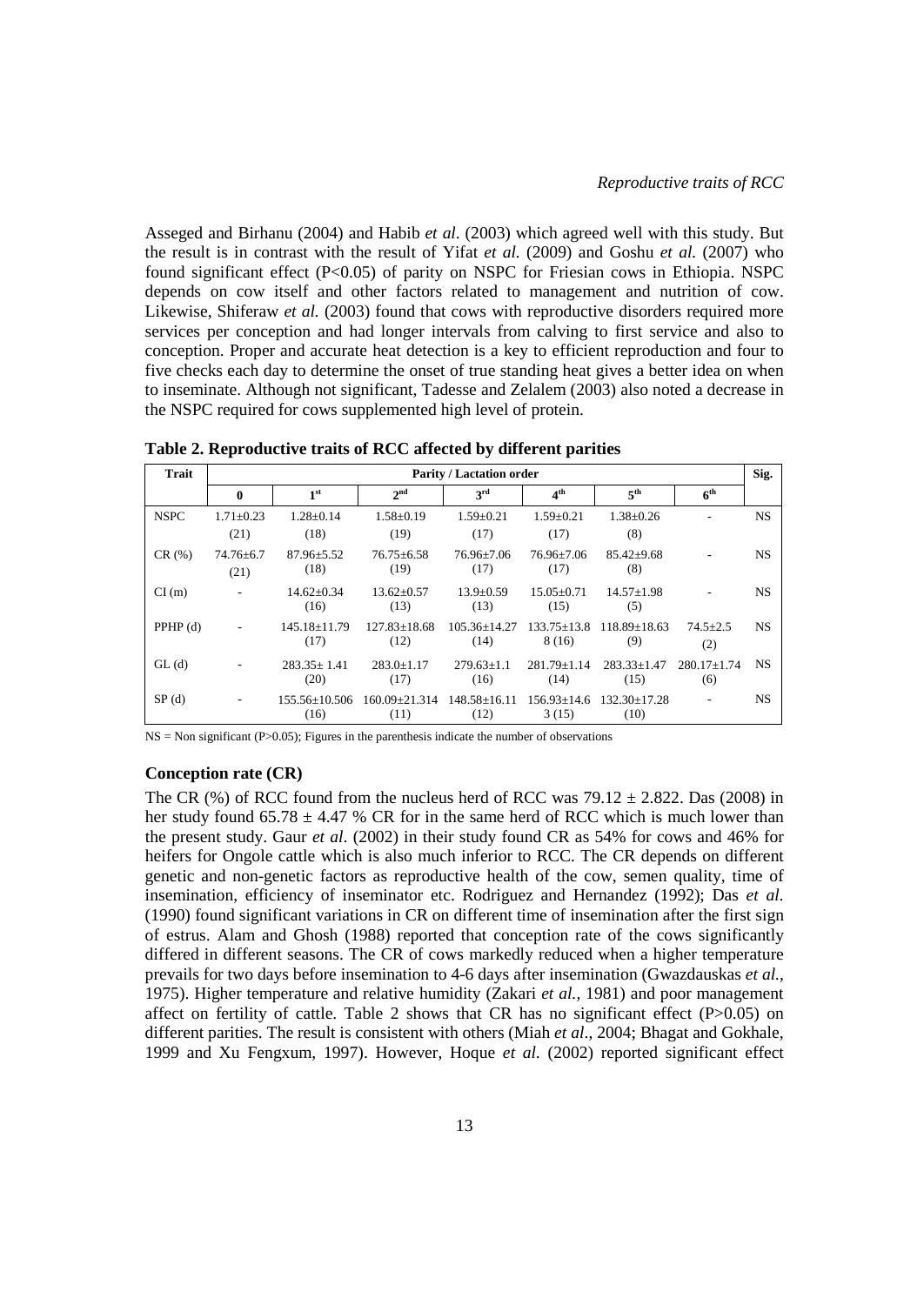(P<0.05) of parity on CR. They obtained highest CR for cows in zero parity (heifer) which is not supported by the present study.

### **Calving interval (CI)**

The CI of this study (Table 1) closely agrees with the findings of Ghose *et al*. (1977) for RCC, Alam *et al.* (1994) and Sultana and Bhuiyan (1997) for non descript deshi, Munim *et al*. (2006) for Friesian × Local crosses and Singh *et al*. (2002) for Indian Deoni cows (ranged between 14.33 to 14.97 months). Comparatively shorter CI ranged between 11.56 to 13.71 months were found by Hoque *et al*. (1999) for Friesian × Pabna crosses, Habib *et al.* (2003) for RCC, Munim *et al*. (2006) for Local, RCC and Jersey × Local crosses and Ali *et al.* (2006) for indigenous cow. But comparatively longer CI (from 15.27 to 17.87 months) were found in the studies by Hasnath (1974) for RCC, Majid *et al*. (1995), Hossain and Routledge (1982) and Ghose *et al*. (1977) for non descript deshi, Hossain and Routledge (1982), Ghose *et al*. (1977) and Hoque *et al.* (1999) for Pabna cows, Hoque *et al.* (1999) for Sahiwal × Pabna crosses, Gaur *et al*. (2002) for Ongole, and Munim *et al*. (2006) for Sahiwal  $\times$  Local, Friesian  $\times$  Local and Sahiwal  $\times$  Friesian crosses. The variations of CI among the observation of different researchers might have resulted due to different genotype, herd, sample size, feeding regime, general and reproductive management, disease condition, postpartum estrous period, days open etc. The length of gestation and service period are the two main components of calving interval. Since gestation period in cow is more or less consistent, service period constitutes nearly all of the variation in calving interval; the only way to reduce the calving interval in cattle would be through an early conception within biological limits. Selection for calving interval is practically equivalent to selecting for service period (Zafar *et al.*, 2008). Table 2 shows that CI did not differ significantly (P>0.05) according to calving parity which is coincided by the study of Yohannes *et al.* (2001) and Habib *et al*. (2003) who also found non-significant effect of parity on CI but is contradicted by the results of Wilson *et al.* (1987); Munim *et al*. (2006) and Goshu *et al.* (2007) who found highly significant effect (P<0.001) of parity on CI in cows of different genetic groups.

## **Post partum heat period (PPHP)**

Table 1 shows the mean PPHP of RCC in the nucleus herd which is nearly consistent with the study of Majid *et al.* (1995) who found PPHP of  $120.04 \pm 7.84$  days for non-descript deshi cows. Alam *et al*. (1994) and Ali *et al*. (2006) found relatively shorter PPHP (57 days for RCC,  $103.64 \pm 6.61$  days for Pabna cows and  $112.76 \pm 34.58$  days for indigenous cow) in their studies. On the contrary, Rahman *et al*. (2001) and Roy (1999) found relatively longer PPHP (141.3  $\pm$  88.36 days for non descript deshi and 160.72  $\pm$  80.26 days for Pabna cows, respectively) than in RCC. The effect of low level of nutrition on extended postpartum period due to weight loss was noted by Gebreegziabher *et al.* (2005). They also added that heavier cows at calving and cows that gained weight during the first three months of postpartum were in a positive energy balance, which enabled them to return to normal estrous cycles. Moreover, Tadesse and Zelalem (2003) reported that increasing the level of protein supplementation from low (2 kg/day) to high (4 kg/day) reduced the post partum interval from 159 to 100 days. Table 2 shows that PPHP did not affect significantly  $(P>0.05)$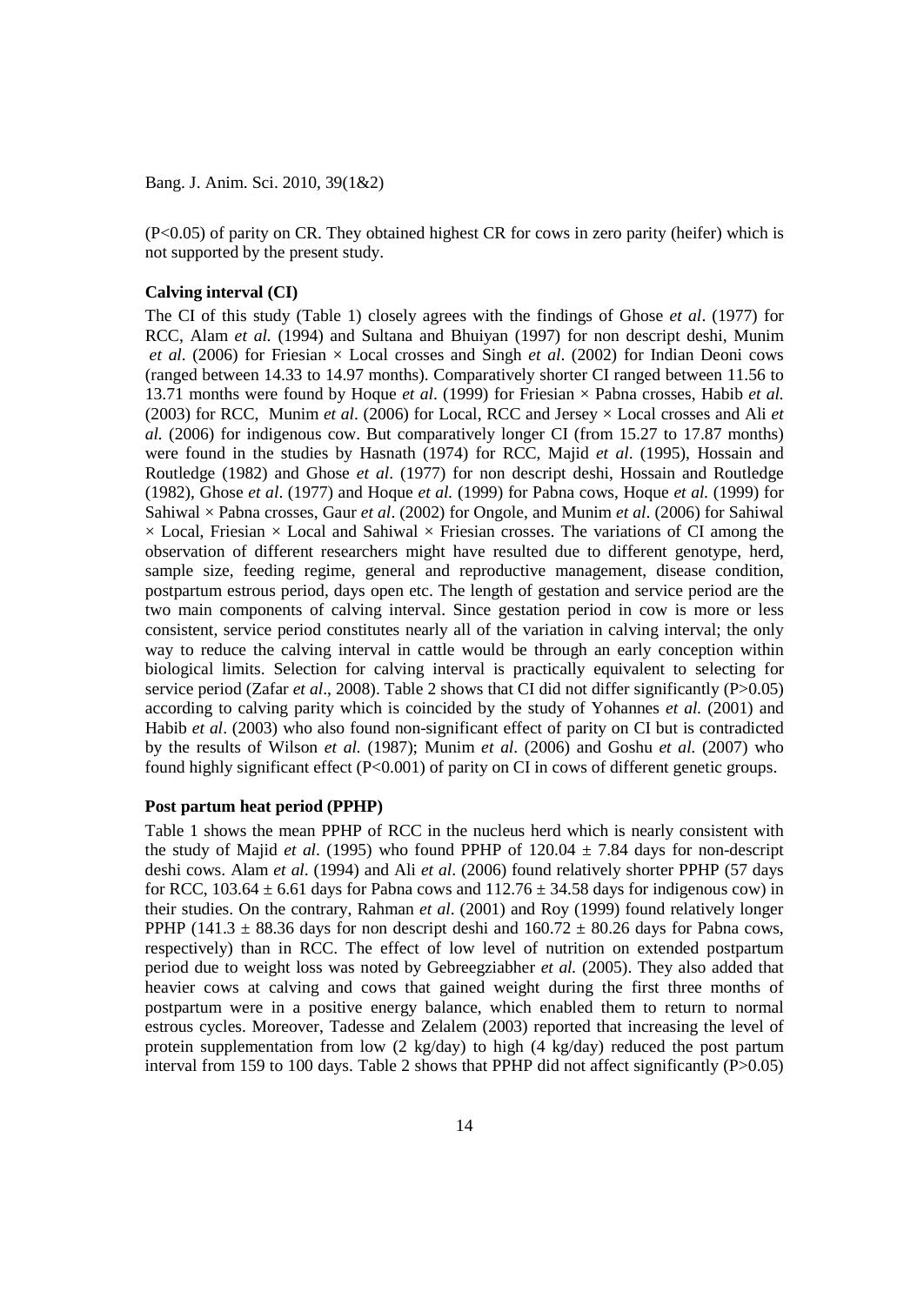on different calving parity. The result is consonance with the results of El-Keraby and Aboul-Ela (1982) and Morrow *et al.* (1966) who stated that parity did not affect any of the other postpartum intervals. However, others have reported differences due to parity in the interval to first postpartum estrous (Buch *et al*., 1955 and Badaway *et al*., 1973).

## **Gestation length (GL)**

The average GL of RCC in the nucleus herd was found to be  $282.11 \pm 0.579$  days. The result is in consistent with the results of Hossain and Routledge (1982) for Pabna and non-descript deshi cows and Khan *et al.* (1999) for RCC who found GL ranged between  $281 \pm 10$  to  $283.69 \pm 11.2$  days. Although GL is more or less a constant feature within a given species (Agyemang and Nkhonjera 1990) but relatively shorter GL was prevailed from the studies of Majid *et al*. (1995), Sultana and Bhuiyan (1997), Rahman *et al*. (2001) and Ali *et al*. (2006) for non descript deshi/indigenous cows and Singh *et al*. (2002) for Indian Deoni cows who reported GL between  $273.48 \pm 2.3$  to  $278.55 \pm 2.63$  days. Slightly longer gestation period (between  $283.08 \pm 0.49$  to  $287 \pm 3.46$  days) was found by the studies of Ghose *et al.* (1977) for Pabna cows, Habib *et al*. (2003) for RCC and Munim *et al*. (2006) for RCC, local indigenous and other different crossbreds. GL was not significantly (P>0.05) affected by different order of calvings (Table 2). The results are in accordance with the results of Negussie *et al*. (1998) and Yifat *et al*. (2009) who found absence of significant effect of parity on GL. In contrast, Munim *et al*. (2006), Kohli and Suri (1957) and Goswami and Bhattacharya (1963) reported significant effect ( $P<0.05$ ) of parity on GL.

### **Service period (SP)**

The mean SP of RCC found from this study is  $151.72 \pm 6.83$  day which nearly coincided with the result of Zafar *et al.* (2008) who found a SP of  $159 \pm 1.56$  days for Sahiwal cows. Comparatively shorter SP was reported  $(135 \pm 0.86 \text{ days})$  by Yifat *et al.* (2009) for crossbred dairy cattle in Ethiopia. Higher values of SP (188.1  $\pm$  106.678 to 309.0  $\pm$  182.96 days) for Local, Friesian, Sahiwal and their crosses were reported by Rahman *et al.* (2001). Another group of authors who also found longer SP than the present study are Gaur *et al.* (2002) for Ongole cattle  $(203 \pm 12.2$  days), Sing *et al.*  $(2002)$  for Deoni cattle  $(170.0 \pm 7.0$  days), Goshu *et al.* (2007) for Friesian cattle (177  $\pm$  5.4 days). The effect of calving parity on SP did not differ significantly  $(P>0.05)$  (Table 2). The result is in agreement with many other authors (Mekonnen and Goshu 1987; Yohannes *et al.,* 2001 and Gifawosen *et al.,* 2003) who reported a non significant effect of SP on parity. But the result is not in agreement with the results found by Yifat *et al.* (2009) (P<0.01); Zafar *et al.* (2008) (P<0.01); Goshu *et al.* (2007) (P<0.001) and Ahmad (1999) who found significant difference of SP among calving parities. The ideal service period for Zebu cattle is not apparent from the literatures. General guidelines are available such as delaying service period until mobilization of body reserves ceases (Bourchier, 1981). As a thumb rule, a cow is preferably bred during third estrous after calving in most dairy herds. With a lactation length of 300 days, this allows a rest of about 60-65 days prior to carry subsequent pregnancy. From a practical management point of view, a range of 60-90 days service period should be feasible. Brahmstaedt and Schonmuth (1983) suggested that service period in cattle should not be less than 40 days. The variations of SP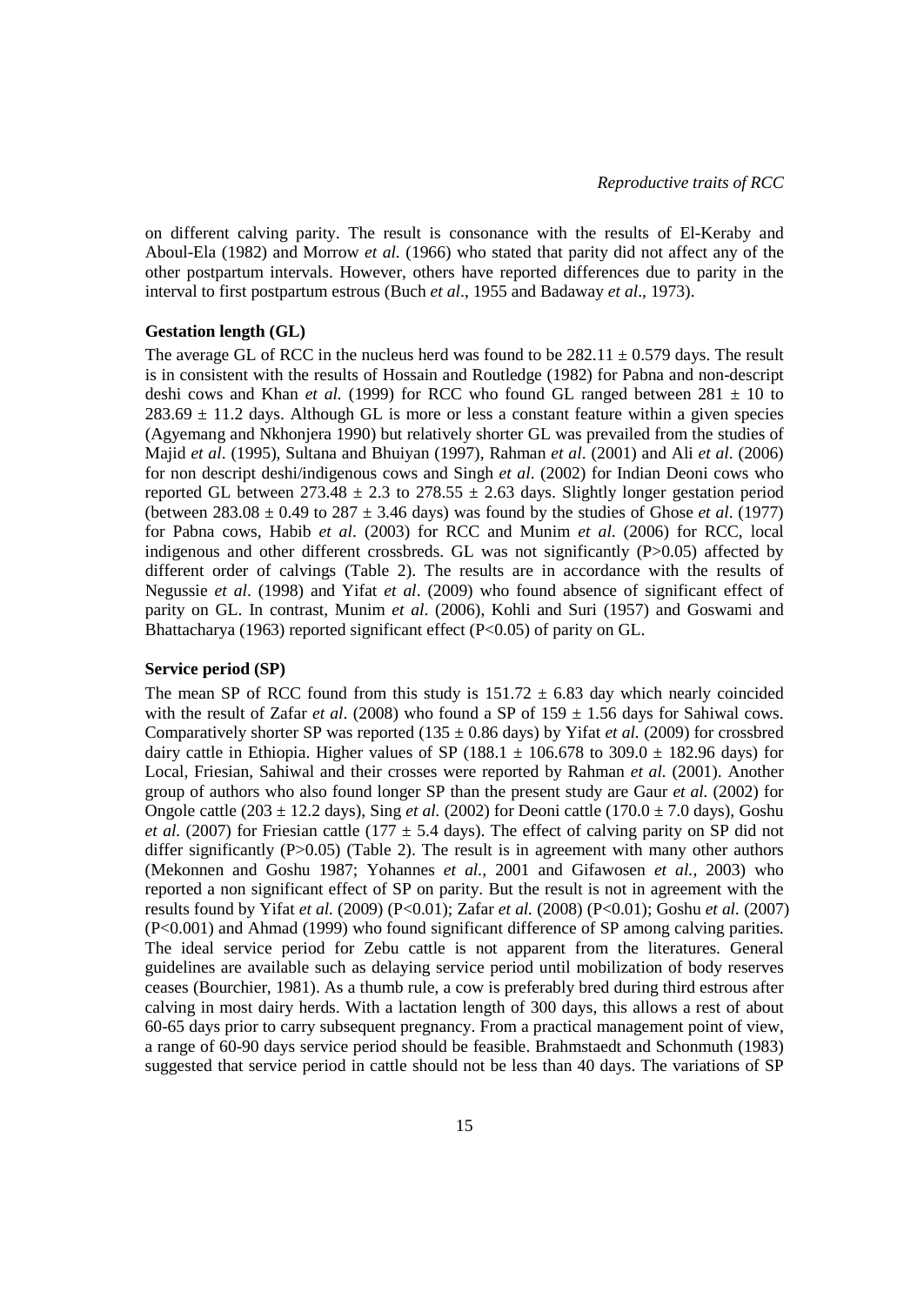among different researchers might be due to different breed, herd, sample size, efficiency of heat detection, management etc. Several scientists suggested that differences in management might have accounted for the observed differences on SP (Masama *et al.,* 2003; Shiferaw *et al*., 2003 and Lyimo *et al.,* 2004).

## **Conclusions**

From the results of this study it may be concluded that proper feeding, management, heat detection and timely insemination is necessary for improvement of reproductive traits of RCC. Therefore, there is still need for more research for a genetic improvement program of RCC in farmers herd in order to make smallholder dairy farming more profitable at the subsistence farming conditions of Bangladesh.

### **Acknowledgement**

The authors gratefully acknowledge USDA for funding Red Chittagong Cattle Project at BAU, Mymensingh from which data for this study were obtained.

## **Literature Cited**

- Ahmad, M. 1999. Genetic evaluation of native and crossbred dairy cattle in Pakistan. PhD Thesis, Univ. New England, Australia.
- Ahmed, Z. and Islam, T. S. 1987. Cattle breeding program through Artificial Insemination in Bangladesh. A. I. Extension Project Report. CCBF, Savar, Dhaka.
- Agyemang, K. and Nkhonjera, L. P. 1990. Productivity of Crossbred Cattle on Smallholder Farms in Southern Malawi. Trop. Anim. Health. Pro., 22: 9-16.
- Alam, J., Akteruzzaman, M., Rahman, A. and Ahmed, Z. 1994. Comparative performance of Local and Crossbred cows in Bangladesh. Indian J. Dairy Sci., 47(2): 112-117.
- Ali, M. H., Islam, M. N., Khan, M. A. S. and Islam, M. N. 2006. Reproductive performance of different crossbred and indigenous dairy cows at Takerhat milk shed area, under the Bangladesh Milk Producers' co-operative union limited (milk vita). J. Bangladesh Soc. Agric. Sci. Technol., 3 (3&4): 91-94.
- Alam, M. G. S. and Ghosh, A. 1988. Reproductive performance in cows: its relation to parity and season. Bangladesh Vet., J. 22: 51-61.
- Asseged, B. and Birhanu, M. 2004. Survival analysis of calves and reproductive performance of cows in commercial dairy farms in and around Addis Ababa, Ethiopia. Trop. Anim. Health. Pro., 36: 663-672.
- Badaway, A. M., El-Nashary, A. S. and El-Keraby, F. 1973. Studies on the sexual behavior of the female purebred Holstein Friesian in Egypt. Postpartum heat interval and gestation period length. Alex. J. Agric. Res., 21: 11.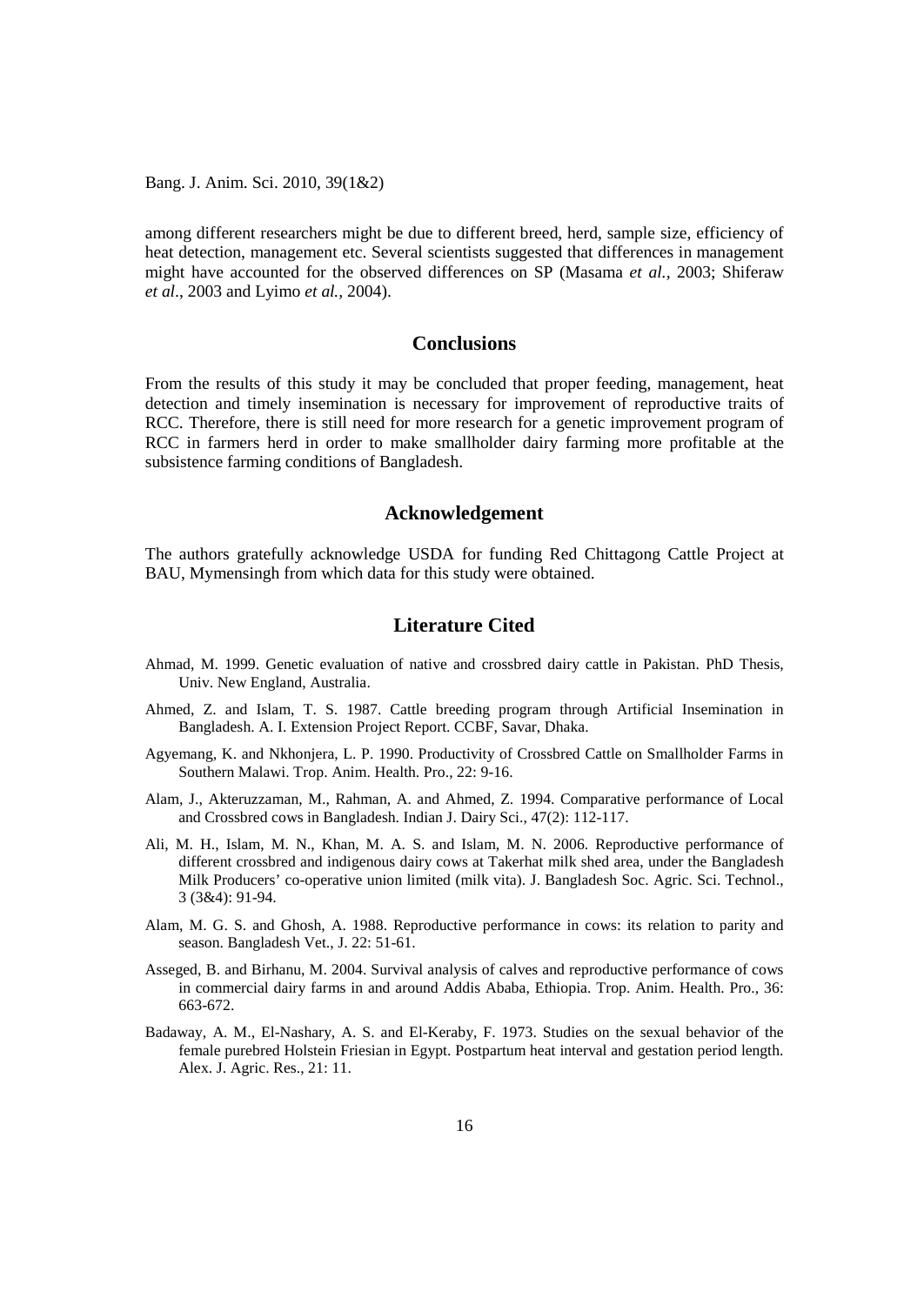- Bhagat, R. L. and Gokhale, S. B. 1999. Factors affecting conception rate in cows under field condition. Indian J. Dairy Sci., 52: 298-302.
- Bourchier, C. P. 1981. The inter-relationships between yield, fertility and calving interval in high yielding dairy cattle*.* J. Anim. Prod., 32(2): 394-398.
- Brahmstaedt, U. and Schonmuth, G. 1983. Effect of herd, AI technician and service period on fertility in cattle. Anim. Breed., 37(1): 12-14.
- Buch, N. C., Tayler, W. J. and Casida, L. E. 1955. Postpartum estrous and involution of the uterus in an experimental herd of Holstein Friesian cows. J. Dairy Sci., 38: 73
- Das, S. C., Ahmed, J. U. and Alam, M. G. S. 1990. Conception rate in Zebu cows frozen Sahiwal semen. Bangladesh Vet., J. 24-26: 90-93.
- Das, S. 2008. Studies on fertility and parasitic load of Red Chittagong Cattle. M. S. Thesis, Dept. of Animal Breeding and Genetics, Bangladesh Agricultural University, Mymensingh.
- El-Keraby, F. and Aboul-Ela, M. B. 1982. A study of some non-genetic factors affecting postpartum reproductive performance in Friesian cows. Trop. Anim. Prod., 7: 307-314.
- Gaur, G. K., Kaushik, S. N. and Garg, R. C. 2002. Ongole cattle status in India. Anim. Genet. Res. Info.*,* 32: 27-34.
- Gebreegziabher, G., Tegegne, A., Diedhion, M. L. and Hegde, B. P. 2005. Days to first service, conception rate and service period of indigenous and crossbred cows in relation to postpartum body weight change at Bako, Ethiopia. Ethiopian J. Anim. Prod., 5(1): 83-90
- Ghose, S. C., Haque, M., Rahman, M. and Saadullah, M. 1977. A comparative study of age at first calving, gestation period and calving interval of different breeds of cattle. Bangladesh Vet. J.*,*  11(1-4): 9-14.
- Gifawosen, T., Geberewold, A., Tegegne, A., Diediou, M. L. and Hegde, B. 2003. Study on reproductive efficiency of Boran and its crosses at Holetta research farm: Effect of genotype, management and environment. Ethiopian J. Anim. Prod., 3(1) 89-108.
- Goshu, G., Belihu, K. and A. Beruhun. 2007. Effect of parity, season and year on reproductive performance and herd life of Friesian cows at Stella private dairy farm, Ethiopia. Livest. Res. Rural Dev., 19(7).
- Goswami, S. K. and Bhattacharya, S. 1963. Environmental causes of variation in gestation length of Hariana cattle. Indian Vet. J., 40: 365-370.
- Gwazdauskas, F. C., Wilcox, C. J. and. Thatcher, W. W. 1975. Environmental and managemental factors affecting conception rate in a subtropical climate. J. Dairy Sci., 58: 88-92.
- Habib, M. A., Bhuiyan, A. K. F. H., Bhuiyan, M. S. A and Khan, A. A. 2003. Performance of Red Chittagong Cattle in Bangladesh Agricultural University Dairy Farm. Ban. J. An. Sc., 32(1-2):101-108.
- Hasnath, M. A. 1974. Studies on crossbred cattle. Research Bulletin 1. Department of Animal Breeding & Genetics, Bangladesh Agricultural University, Mymensingh, pp. 1-24.
- Hossain, M. A. and Routledge, S. F. 1982. Performance of crossbred and local cattle under village conditions in Pabna district of Bangladesh. Proceeding of 'Maximum Livestock Production from minimum land' seminar paper, pp. 161-167.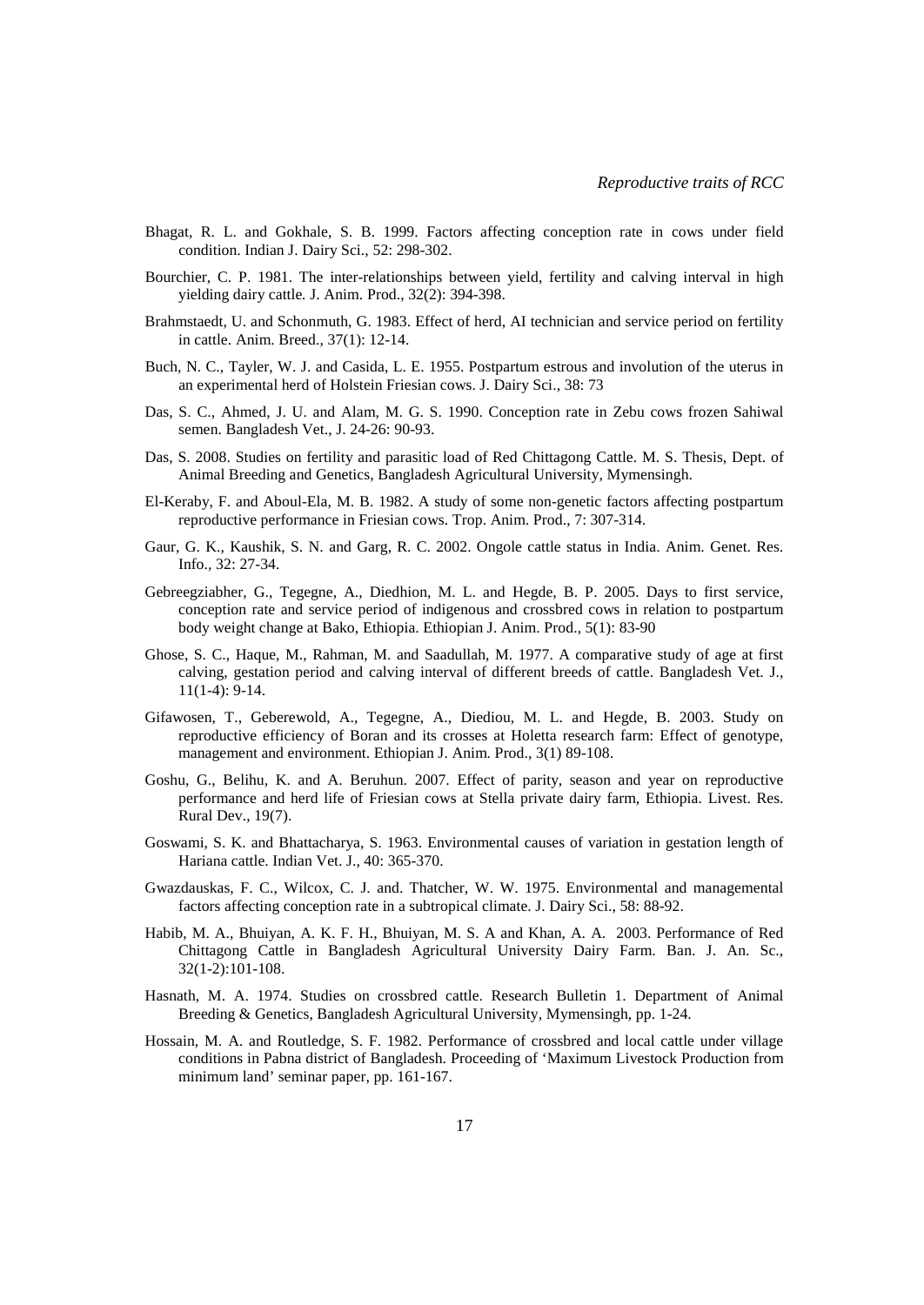- Hossain, M. M., Bhuiyan, A. K. F. H., Faruque, M. O. and Dev, G. K. 2006. Characterization and distribution pattern of Red Chittagong Cattle of Bangladesh. Progress. Agric., 17(1): 103-110.
- Hoque, M. A., Amin, M. R. and Hussen, M. S. 1999. Dairy Potential of Pabna Cows and Crossbreds with Sahiwal and Friesian and Within-and Between-Breed Sire Effects. Asian-Aus. J. Anim. Sci., 12: 161-164.
- Hoque, M. A., Baik, D. H., Hussen, M. S. and Rahman, M. S. 2002. Effect of Breeding Groups and Environment on Conception Rate in Pabna and its Crossbred Cows of Bangladesh. Pakistan J. Biol. Sci., 5.
- Jabbar, M. A. and Ali, S. Z. 1988. The limitations of crossbreeding for improvement of cattle in Bangladesh. Oxford Agrarian Studies, 19.
- Khan, M. K. I., Ali, A., Husain, S. S. and Bhuiyan, A. K. F. H. 1999. Reproductive performances of different genetic group of cows under farm condition. Ban. J. An. Sc., 30(1-2): 15-19.
- Kohli, M. L. and Suri, K. R. 1957. Factors affecting birth weight in Hariana cattle. Indian J. Vet. Sci*.,* 27: 23-32.
- Lyimo, C., Nukya, R., Schoolman, L. and Van Ferdenbutg, F. J. 2004. Post-partum reproductive performance of crossbred dairy cattle on smallholder farms in sub humid coastal Tanzania. Trop. Anim. Health. Pro., 36: 269-279.
- Masama, E., Kusina, K. T., Sibanda, S. and Majoni, C. 2003. Reproduction and lactation performance of cattle in a smallholder dairy system in Zimbabwe. Trop. Anim. Health. Pro., 35: 117-129.
- Majid, M. A., Nahar, T. N., Talukdar, A. I. and Rahman, M. A. 1995. Factors affecting the reproductive efficiency of crossbred cows. Bangladesh J. Livest. Res., 2(1): 18-22.
- Mekonnen, H. and Goshu, M. 1987. Reproductive performance of Fogera cattle and their Friesian crosses. Ethiopian J. Agric. Sci., 9(2): 95-114.
- Miah, A. G., Salma, U. and Hossain, M. M. 2004. Factors influencing conception rate of local and crossbred cows in Bangladesh. International J. Agric. Biol., 6(5): 797-801.
- Morrow, D. A., Robert, S. J. McEntee, K. and Gray, H. G. 1966. Postpartum ovarian activity and uterine involution in dairy cattle. J. American Vet. Med. Assoc., 149: 1596.
- Munim, T., Hussain, S. S., Hoque, M. A. and Khandoker, M. A. M. Y. 2006. Genetic and non-genetic effects on productive and reproductive traits of different genetic groups of cows. Ban. J. An. Sci., 35(1&2): 1-12.
- Mwacharo, J. M. and Rege, J. E. O. 2002. On-farm characterization of the indigenous small East African Shorthorn Zebu cattle (SEAZ) in the Southeast rangelands of Kenya. Anim. Genet. Res. Info., 32: 73-86.
- Negussie, E., Brannang, E., Banjaw, K. and Rottmann, O. U. 1998. Reproductive performance of dairy cattle at Assella livestock farm. Arsi. Ethiopia. I: Indigenous cows versus their  $F_1$  crosses. J. Anim. Breed. Genet., 115: 267-280.
- Rahman, M. M., Khan, M. A. S., Islam, M. N., Haque, M. N. and Sarker, M. S. K. 2001. Genetic differences in the performance of Local, Pure and Crossbred cows. Bangladesh J. An. Sci., 30(1-2): 155-164.